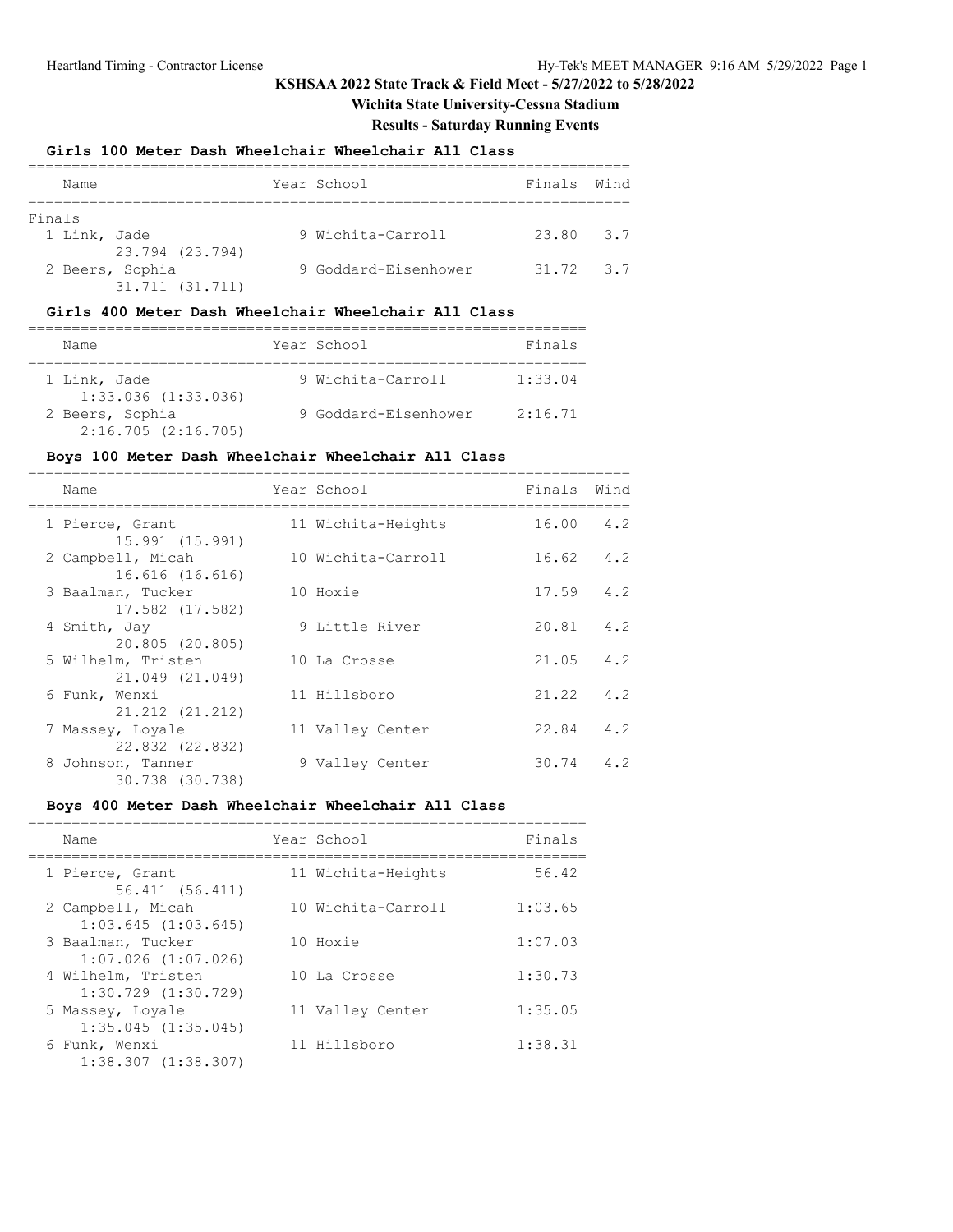43) Erie 0.50

## **KSHSAA 2022 State Track & Field Meet - 5/27/2022 to 5/28/2022**

# **Wichita State University-Cessna Stadium**

### **Results - Saturday Running Events**

**....Boys 400 Meter Dash Wheelchair Wheelchair All Class**

| 7 Smith, Jay<br>$1:42.531$ $(1:42.531)$   |    | 9 Little River | 1:42.54                                             |                |
|-------------------------------------------|----|----------------|-----------------------------------------------------|----------------|
|                                           |    |                | Women - Class 1A - Team Rankings - 18 Events Scored |                |
| 1) Hanover                                | 60 |                | 2) Kiowa County                                     | 52             |
| 3) Hodgeman County                        | 43 |                | 4) Doniphan West                                    | 40             |
| 5) Meade                                  |    | 39.50          | 6) Rexford-Golden Plains                            | 30             |
| 7) Washington County                      | 28 |                | 8) Osborne                                          | 27             |
| 9) Randolph-Blue Valley                   | 26 |                | 10) South Gray                                      | 25             |
| 11) Wallace County                        | 21 |                | 12) Little River                                    | 20             |
| 13) Lebo                                  |    | 18.50          | 14) Victoria                                        | 18             |
| 15) Rawlins County                        | 16 |                | 16) Centralia                                       | 15             |
| 17) St. Paul                              | 14 |                | 18) Burlingame                                      | 12             |
| 18) Downs-Lakeside                        | 12 |                | 18) St. John                                        | 12             |
| 18) Frankfort                             | 12 |                | 22) Quinter                                         | 11.50          |
| 23) Macksville                            | 11 |                | 24) Beloit-St. John's                               | 10             |
| 24) Kensington-Thunder Ridge              | 10 |                | 24) Attica                                          | 10             |
| 27) Dighton                               |    | 9              | 27) South Barber                                    | 9              |
| 29) Stockton                              |    | 8              | 29) Goessel                                         | 8              |
| 29) Central Plains                        |    | 8              | 29) Moran-Marmaton Valley                           | 8              |
|                                           |    | 7              | 33) Pretty Prairie                                  | 7              |
| 33) Ness City<br>35) Coldwater-So Central |    |                |                                                     | 5              |
|                                           |    | 6              | 36) Rozel-Pawnee Heights                            |                |
| 37) Grainfield-Wheatland                  |    | 4              | 37) Palco                                           | 4              |
| 37) South Haven                           |    | 4              | 40) Argonia                                         | 3.50           |
| 41) Kinsley                               |    | 3              | 41) Cheylin                                         | 3              |
| 43) Waverly                               |    | $\mathbf{2}$   | 43) Otis-Bison                                      | 2              |
| 43) Oxford                                |    | 2              | 43) Hutch-Central Christian                         | $\overline{2}$ |
| 47) Ingalls                               |    | $\mathbf{1}$   | 47) Clifton-Clyde                                   | $\mathbf{1}$   |
| 47) Bucklin                               |    |                |                                                     |                |
|                                           |    |                | Women - Class 2A - Team Rankings - 18 Events Scored |                |
| 1) Garden Plain                           | 58 |                | 2) Wabaunsee                                        | 55             |
| 3) Stanton County                         | 50 |                | 4) Elbing-Berean Academy                            | 42             |
| 4) Blue Rapids-Valley Hts                 | 42 |                | 6) Pittsburg-St. Marys-Colga                        | 40             |
| 7) Salina-Sacred Heart                    | 33 |                | 7) Plainville                                       | 33             |
| 9) Whitewater-Remington                   | 24 |                | 10) St. Marys                                       | 23             |
| 11) Bennington                            | 22 |                | 12) Ellis                                           | 20             |
| 12) SEDAN                                 | 20 |                | 14) Jefferson County North                          | 18             |
| 15) Syracuse                              | 17 |                | 15) Jackson Heights                                 | $17\,$         |
| 17) Inman                                 | 15 |                | 18) McLouth                                         | 13             |
| 18) Elkhart                               | 13 |                | 20) Oakley                                          | 12.50          |
| 21) Smith Center                          | 12 |                | 22) Sedgwick                                        | 11             |
| 22) Leon-Bluestem                         | 11 |                | 22) Sterling                                        | 11             |
| 25) Conway Springs                        | 10 |                | 25) Ell-Saline                                      | 10             |
| 27) Shawnee-Maranatha Academy             |    | 9              | 28) KC Christian                                    | 8              |
| 28) Horton                                |    | 8              | 30) Marion                                          | 7              |
| 31) Hillsboro                             |    | 6              | 31) Sublette                                        | 6              |
| 33) Maur Hill Mt Acad                     |    | 5              | 34) Arma-Northeast                                  | 4              |
| 35) Oskaloosa                             |    | 3              | 35) Eskridge-Mission Valley                         | 3              |
| 35) Allen-Northern Hts                    |    | 3              | 38) Richmond-Central Hts                            | $\overline{c}$ |
| 38) Moundridge                            |    | $\overline{c}$ | 40) Lyndon                                          | $\mathbf{1}$   |
|                                           |    |                |                                                     |                |
| 40) Hoxie                                 |    | $\mathbf{1}$   | 40) Cherokee-Southeast                              | $\mathbf{1}$   |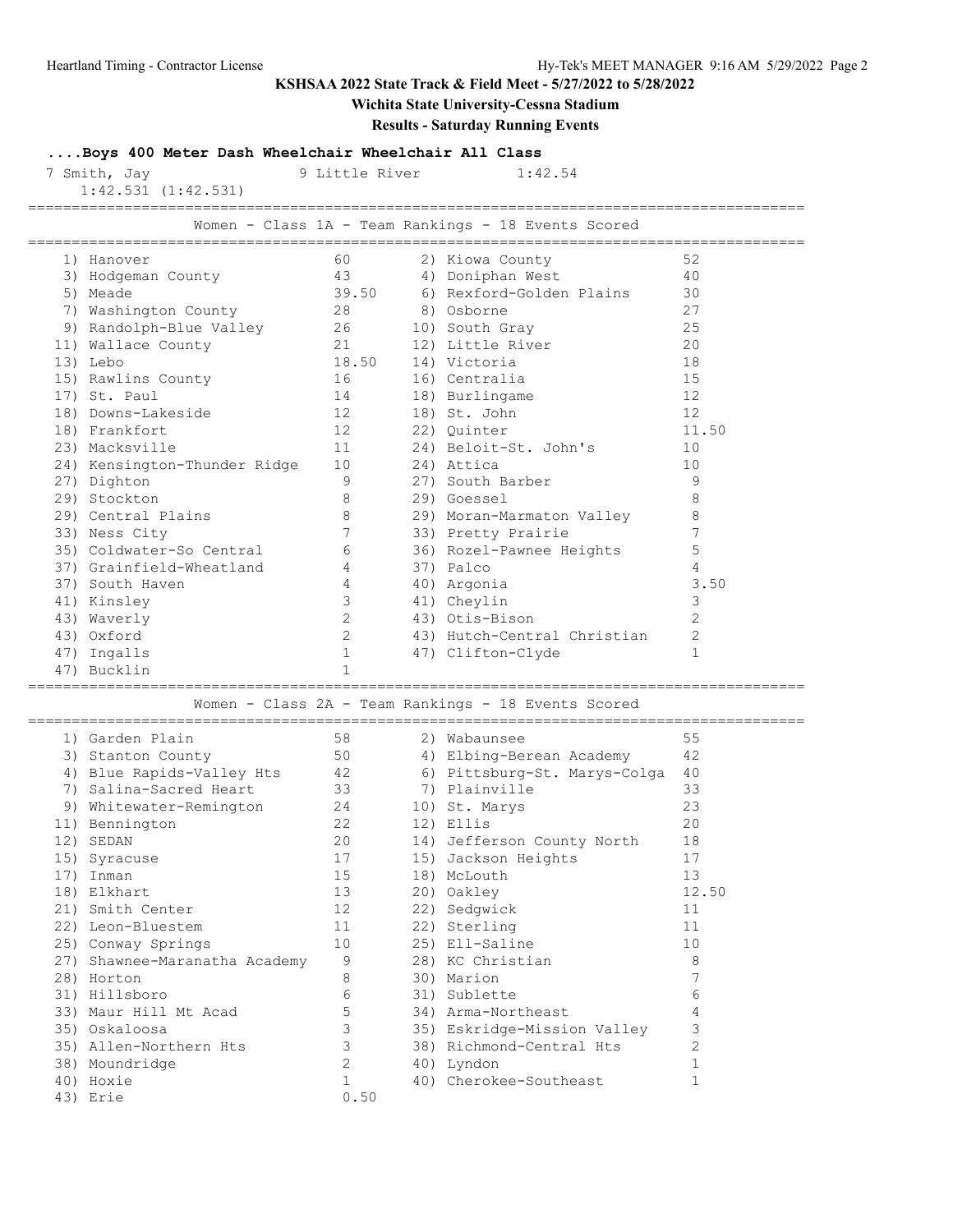## **Wichita State University-Cessna Stadium**

**Results - Saturday Running Events**

## **....Boys 400 Meter Dash Wheelchair Wheelchair All Class**

|                                                     | Women - Class 3A - Team Rankings - 18 Events Scored<br>----------------------------------- |              |  |                                                     |                |  |  |
|-----------------------------------------------------|--------------------------------------------------------------------------------------------|--------------|--|-----------------------------------------------------|----------------|--|--|
|                                                     | 1) Lindsborg-Smoky Valley                                                                  | 82.50        |  | 2) Eureka                                           | 42             |  |  |
|                                                     | 3) Cheney                                                                                  | 41           |  | 4) Phillipsburg                                     | 35             |  |  |
|                                                     | 5) LaCygne-Prairie View                                                                    | 30           |  | 6) Seneca-Nemaha Central                            | 29             |  |  |
|                                                     | 7) Heritage Christian Acad                                                                 | 27           |  | 8) Rossville                                        | 20             |  |  |
|                                                     | 8) Southeast of Saline                                                                     | 20           |  | 10) Scott Community                                 | 19.50          |  |  |
|                                                     | 11) Marysville                                                                             | 19           |  | 11) West Franklin                                   | 19             |  |  |
|                                                     | 11) Hesston                                                                                | 19           |  | 14) Norton Community                                | 18             |  |  |
|                                                     | 15) Kingman                                                                                | 16           |  | 15) Nickerson                                       | 16             |  |  |
|                                                     | 17) Hoisington                                                                             | 15           |  | 18) Cimarron                                        | 14             |  |  |
|                                                     | 19) Columbus                                                                               | 13           |  | 19) Goodland                                        | 13             |  |  |
|                                                     | 21) Burlington                                                                             | 12           |  | 21) Girard                                          | 12             |  |  |
|                                                     | 21) TMP-Marian                                                                             | 12           |  | 24) Lakin                                           | 11.50          |  |  |
|                                                     | 25) Beloit                                                                                 | 11           |  | 26) Anthony-Harper Chaparral                        | 10             |  |  |
|                                                     | 26) Santa Fe Trail                                                                         | 10           |  | 26) Hoyt-Royal Valley                               | 10             |  |  |
|                                                     | 29) Colby                                                                                  | 9.50         |  | 30) Hugoton                                         | 9              |  |  |
|                                                     | 30) Haven                                                                                  | 9            |  | 32) Halstead                                        | 8              |  |  |
|                                                     | 33) Larned                                                                                 | 7            |  | 33) Riverton                                        | 7              |  |  |
|                                                     | 35) Osage City                                                                             | 6            |  | 35) Sabetha                                         | 6              |  |  |
|                                                     | 35) Perry-Lecompton                                                                        | 6            |  | 35) Wichita-Trinity                                 | 6              |  |  |
|                                                     | 35) Wichita-Collegiate                                                                     | 6            |  | 40) Hiawatha                                        | 5              |  |  |
|                                                     | 41) Council Grove                                                                          | 4            |  | 41) Holcomb                                         | 4              |  |  |
|                                                     | 41) Neodesha                                                                               | 4            |  | 44) Ellsworth                                       | 3              |  |  |
|                                                     | 45) Silver Lake                                                                            | 2            |  | 45) Caney Valley                                    | $\overline{2}$ |  |  |
|                                                     | 47) Anderson County                                                                        | $\mathbf{1}$ |  | 47) Humboldt                                        | 1              |  |  |
| Women - Class 4A - Team Rankings - 18 Events Scored |                                                                                            |              |  |                                                     |                |  |  |
|                                                     |                                                                                            |              |  |                                                     |                |  |  |
|                                                     | 1) Andale                                                                                  | 152          |  | 2) Eudora                                           | 78             |  |  |
|                                                     | 3) Clearwater                                                                              | 48           |  | 4) Paola                                            | 46             |  |  |
|                                                     | 5) Independence                                                                            | 41           |  | 6) Louisburg                                        | 40             |  |  |
|                                                     | 7) Wellington                                                                              | 38           |  | 8) Chapman                                          | 29             |  |  |
|                                                     | 9) Baldwin                                                                                 | 20           |  | 10) Abilene                                         | 19             |  |  |
|                                                     | 11) Buhler                                                                                 | 18           |  | 12) McPherson                                       | 17             |  |  |
|                                                     | 13) Winfield                                                                               | 15.20        |  | 14) Ottawa                                          | 14             |  |  |
|                                                     | 14) Rock Creek                                                                             | 14           |  | 16) Wamego                                          | 13             |  |  |
|                                                     | 17) Parsons                                                                                | 12.20        |  | 18) Topeka-Hayden                                   | 11             |  |  |
|                                                     | 19) Clay Center Community                                                                  | 10           |  | 19) Cfyville-Field Kindley                          | 10             |  |  |
|                                                     | 19) Holton                                                                                 | 10           |  | 19) Pratt                                           | 10             |  |  |
|                                                     | 23) Rose Hill                                                                              | 7.20         |  | 24) Chanute                                         | 7              |  |  |
|                                                     | 25) Labette County                                                                         | 6            |  | 26) Tonganoxie                                      | 4.20           |  |  |
|                                                     | 27) Concordia                                                                              |              |  | 27) Fort Scott                                      | 4              |  |  |
|                                                     | 29) Shawnee Mission-Miege                                                                  | 2            |  | 29) El Dorado                                       | 2              |  |  |
|                                                     | 31) Mulvane                                                                                | 0.20         |  |                                                     |                |  |  |
|                                                     |                                                                                            |              |  | Women - Class 5A - Team Rankings - 18 Events Scored |                |  |  |
|                                                     | 1) Shawnee-Mill Valley                                                                     | 75.50        |  | 2) Great Bend                                       | 67             |  |  |
|                                                     | 3) Wichita-Kapaun Mount Carme                                                              | - 66         |  | 4) Salina-Central                                   | 47             |  |  |
|                                                     | 5) Goddard-Eisenhower                                                                      | 38           |  | 5) Spring Hill                                      | 38             |  |  |
|                                                     | 7) KC-Piper                                                                                | 37           |  | 8) St. James Academy                                | 34             |  |  |
|                                                     | 9) Andover-Central                                                                         | 28.50        |  | 10) Wichita-Bishop Carroll                          | 25             |  |  |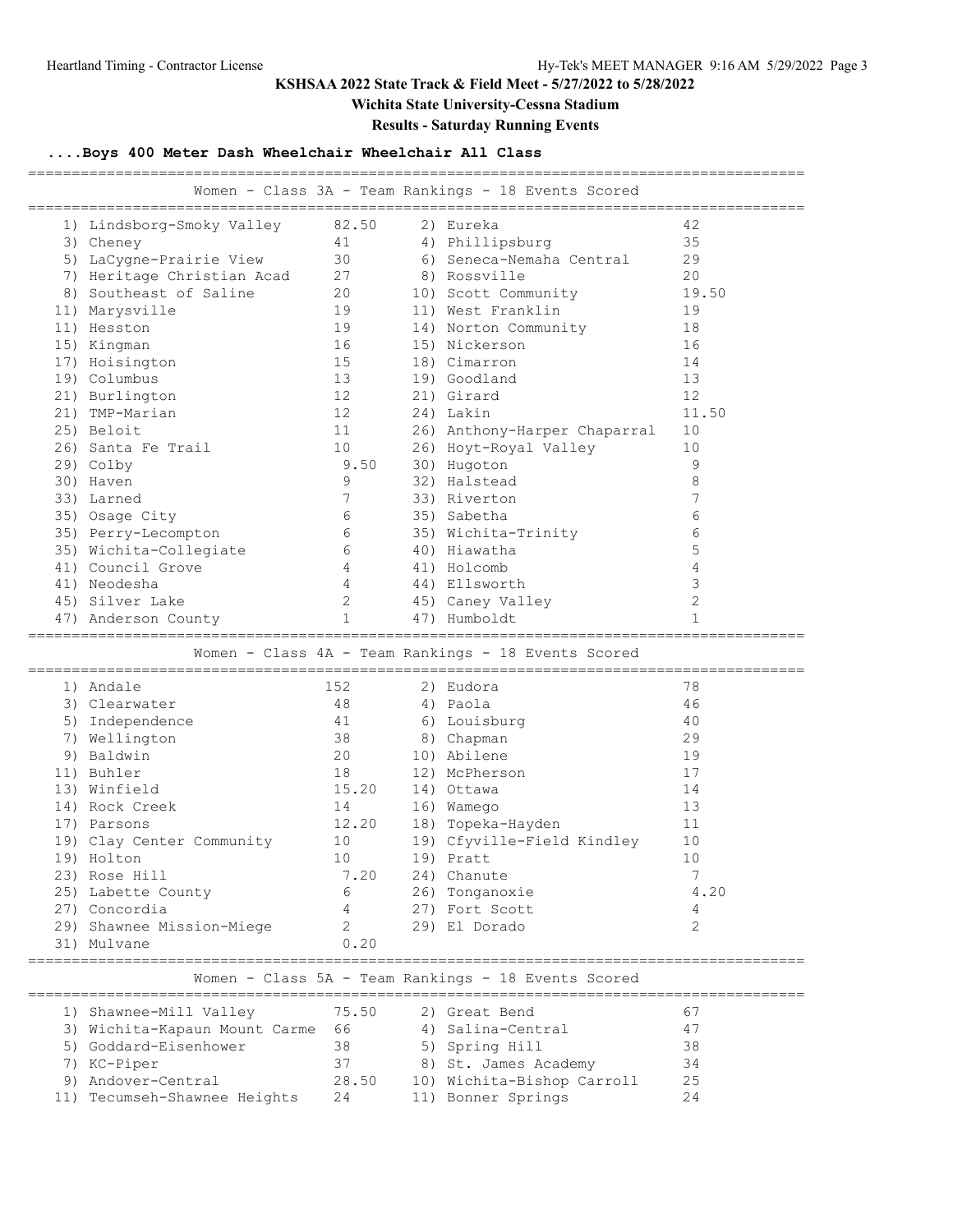# **Wichita State University-Cessna Stadium**

### **Results - Saturday Running Events**

### **....Boys 400 Meter Dash Wheelchair Wheelchair All Class**

| 13) DeSoto                   | 23    | 14) Lansing               | 19 |
|------------------------------|-------|---------------------------|----|
| 15) Basehor-Linwood          | 18    | 16) Topeka-Seaman         | 17 |
| 17) Maize                    | 16    | 18) Leavenworth           | 14 |
| 19) Topeka-Highland Park     | 13    | 20) OP-St. Thomas Aquinas | 12 |
| 21) Salina-South             | 10.50 | 22) Newton                | 10 |
| 23) KC-Sumner Academy        | 8     | 23) Andover               | 8  |
| 25) Maize South              | 6     | 26) Topeka-West           | 5  |
| 26) OP-BLUE VALLEY SOUTHWEST | 5     | 26) Valley Center         | 5  |
| 29) Hays                     | 4     | 29) Ark City              | 4  |
| 31) Pittsburg                | 0.50  |                           |    |

=========================================================================================

Women - Class 6A - Team Rankings - 18 Events Scored

|     | 1) Olathe Northwest          | 76    | 2) Shawnee Mission-Northwest | 75    |
|-----|------------------------------|-------|------------------------------|-------|
|     | 3) Olathe West               | 59    | 4) OP-Blue Valley West       | 49    |
|     | 5) Manhattan                 | 45.50 | 6) Shawnee Mission-East      | 43    |
|     | 7) Olathe North              | 39    | 8) Lawrence Free State       | 31    |
|     | 9) Shawnee Mission-South     | 28    | 10) Wichita-East             | 27.50 |
|     | 11) OP-Blue Valley North     | 26    | 12) Olathe East              | 24    |
|     | 13) OP-Blue Valley Northwest | 21    | 14) Olathe South             | 18    |
|     | 14) Wichita-Northwest        | 18    | 16) OP-Blue Valley           | 16.50 |
|     | 17) Hutchinson               | 15    | 18) Wichita-Heights          | 13    |
|     | 19) Derby                    | 12    | 20) Liberal                  | 10    |
|     | 21) Gardner-Edgerton         | 9.50  | 22) Wichita-South            | 8     |
|     | 22) Shawnee Mission-North    | 8     | 24) Lawrence                 |       |
|     | 25) Garden City              | 5     | 25) Topeka-Washburn Rural    |       |
| 27) | Wichita-North                | 4     | 28) Haysville-Campus         |       |
|     | 28) Junction City            | 3     | 30) Dodge City               |       |
|     |                              |       |                              |       |

#### ========================================================================================= Men - Class 1A - Team Rankings - 18 Events Scored

|    | 1) Meade                       | 69              | 2) Madison                    | 52 |
|----|--------------------------------|-----------------|-------------------------------|----|
|    | 3) Osborne                     |                 | 40 		 4) Rozel-Pawnee Heights | 39 |
|    | 5) Quinter                     | 33.50           | 6) Axtell                     | 32 |
| 7) | Hanover                        | 26 8) Ingalls   |                               | 23 |
|    | 8) La Crosse                   | 23              | 10) Fowler                    | 22 |
|    | 10) Spearville                 | 22              | 12) Caldwell                  | 21 |
|    | 13) Frankfort                  | 15              | 13) Wichita County            | 15 |
|    | 15) Hutch-Central Christian 14 |                 | 16) Minneola                  | 13 |
|    | 17) Kinsley                    | 11              | 18) Downs-Lakeside            | 10 |
|    | 18) Canton-Galva               | 10              | 18) Stockton                  | 10 |
|    | 18) St. John                   | 10              | 18) Brewster                  | 10 |
|    | 18) Dighton                    | 10              | 24) Goessel                   | 9  |
|    | 25) Linn                       | 8               | 25) Burlingame                | 8  |
|    | 25) Washington County          | 8               | 25) Central Plains            | 8  |
|    | 29) Tescott                    | $7\phantom{.0}$ | 29) Kiowa County              | 7  |
|    | 29) South Gray                 | $7\phantom{.0}$ | 29) Logan                     |    |
|    | 33) Waverly                    | 6               | 33) Wetmore                   | 6  |
|    | 33) Langdon-Fairfield          | 6               | 33) Beloit-St. John's         | 6  |
|    | 33) Macksville                 | 6               | 33) Moran-Marmaton Valley     | 6  |
|    | 33) Doniphan West              | 6               | 40) Wallace County            | 5  |
|    | 40) Scandia-Pike Valley        | 5               | 40) Sylvan-Lucas Unified      | 5  |
|    | 43) Greeley County             | $\overline{4}$  | 43) Palco                     | 4  |
|    | 43) Little River               | 4               | 43) South Barber              | 4  |
|    | 43) Centralia                  | 4               | 43) Olpe                      | 4  |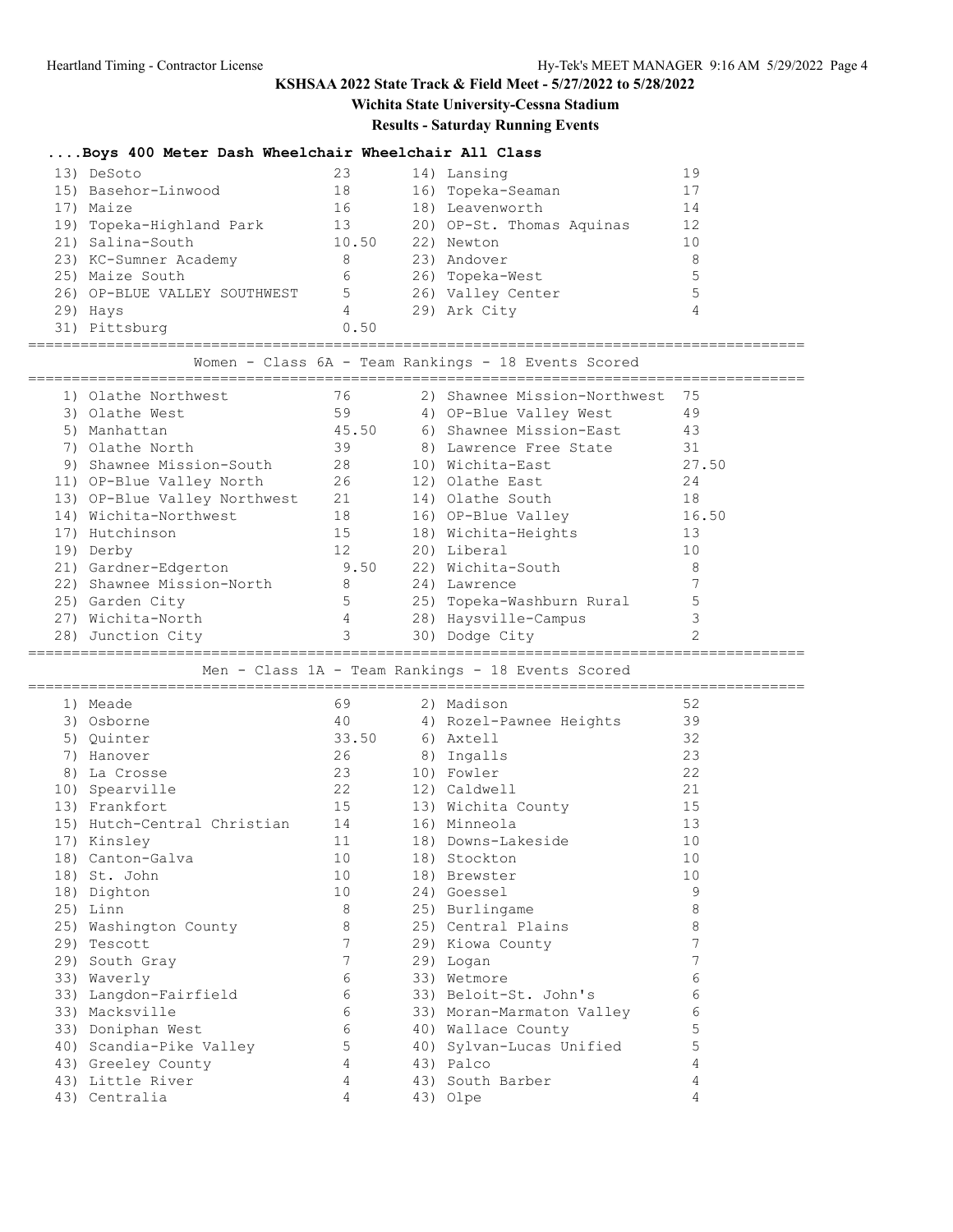# **Wichita State University-Cessna Stadium**

## **Results - Saturday Running Events**

| Boys 400 Meter Dash Wheelchair Wheelchair All Class |              |  |                                                   |                |  |  |
|-----------------------------------------------------|--------------|--|---------------------------------------------------|----------------|--|--|
| 49) Attica                                          | 3            |  | 49) Almena-Northern Vly                           | 3              |  |  |
| 49) Bucklin                                         | 3            |  | 49) Lebo                                          | 3              |  |  |
| 53) Satanta                                         | 2.50         |  | 54) Hodgeman County                               | $\overline{2}$ |  |  |
| 54) Hartford                                        | 2            |  | 56) Cunningham                                    | $\mathbf{1}$   |  |  |
| 56) Clifton-Clyde                                   | $\mathbf{1}$ |  |                                                   |                |  |  |
|                                                     |              |  | Men - Class 2A - Team Rankings - 18 Events Scored |                |  |  |
| 1) Moundridge                                       | 58           |  | 2) Garden Plain                                   | 56             |  |  |
| 3) Inman                                            | 53           |  | 4) Elbing-Berean Academy                          | 40.50          |  |  |
| 5) KC Christian                                     | 37           |  | 6) Stanton County                                 | 31             |  |  |
| 7) Plainville                                       | 30.50        |  | 8) St. Marys                                      | 27             |  |  |
| 9) Hutchinson-Trinity                               | 25           |  | 10) Hoxie                                         | 21             |  |  |
| 10) Jefferson County North                          | 21           |  | 12) Trego Community                               | 19             |  |  |
| 13) Belle Plaine                                    | 16           |  | 14) Pleasanton                                    | 15.50          |  |  |
| 15) Atchison County Community                       | 15           |  | 16) Cherokee-Southeast                            | 14             |  |  |
| 16) SEDAN                                           | 14           |  | 16) Conway Springs                                | 14             |  |  |
| 16) Chase County                                    | 14           |  | 16) Pittsburg-St. Marys-Colga 14                  |                |  |  |
| 21) Ell-Saline                                      | 13           |  | 21) Smith Center                                  | 13             |  |  |
| 23) Sublette                                        | 12           |  | 24) Bennington                                    | 10.50          |  |  |
| 25) Sedgwick                                        | 10           |  | 25) Ellis                                         | 10             |  |  |
| 25) Wichita-Independent                             | 10           |  | 28) Sterling                                      | 8              |  |  |
| 28) Medicine Lodge                                  | 8            |  | 28) Leon-Bluestem                                 | 8              |  |  |
| 31) Allen-Northern Hts                              | 7            |  | 31) Blue Rapids-Valley Hts                        | 7              |  |  |
| 33) Ellinwood                                       | 6            |  | 33) Uniontown                                     | 6              |  |  |
| 35) Richmond-Central Hts                            | 5            |  | 35) Shawnee-Maranatha Academy                     | 5              |  |  |
| 35) Eskridge-Mission Valley                         | 5            |  | 38) Marion                                        | 4.50           |  |  |
| 39) Lyndon                                          | 4            |  | 39) Jackson Heights                               | 4              |  |  |
| 39) Pratt-Skyline                                   | 4            |  | 42) McLouth                                       | 3              |  |  |
| 43) Maur Hill Mt Acad                               |              |  | 44) Erie                                          | 0.50           |  |  |
|                                                     |              |  | Men - Class 3A - Team Rankings - 18 Events Scored |                |  |  |
|                                                     |              |  |                                                   |                |  |  |
| 1) Southeast of Saline                              | 94           |  | 2) Burlington                                     | 50             |  |  |
| 3) Wichita-Collegiate                               | 48           |  | 4) Marysville                                     | 41             |  |  |
| 5) Lakin                                            | 33           |  | 6) Wichita-Trinity                                | 30             |  |  |
| 7) Silver Lake                                      | 27           |  | 7) Seneca-Nemaha Central                          | 27             |  |  |
| 7) TMP-Marian                                       | 27           |  | 10) Beloit                                        | 24<br>23       |  |  |
| 10) Kingman<br>13) Santa Fe Trail                   | 24<br>19     |  | 12) Scott Community<br>13) Osage City             | 19             |  |  |
|                                                     |              |  |                                                   |                |  |  |
| 13) Lindsborg-Smoky Valley<br>17) Hesston           | 19<br>15     |  | 16) Cheney<br>18) Hoisington                      | 18.50<br>13    |  |  |
| 18) Holcomb                                         | 13           |  | 18) Council Grove                                 | 13             |  |  |
| 21) Girard                                          | 11           |  | 22) KC-Bishop Ward                                | 10             |  |  |
| 22) Columbus                                        | 10           |  | 24) Halstead                                      | 9              |  |  |
|                                                     | 8            |  |                                                   | 8              |  |  |
| 25) Lyons<br>25) Anthony-Harper Chaparral           | 8            |  | 25) Colby<br>28) Russell                          | 6.50           |  |  |
| 29) Wellsville                                      | 6            |  | 29) Humboldt                                      | 6              |  |  |
| 29) Norton Community                                | 6            |  | 32) Phillipsburg                                  | 5              |  |  |
| 32) West Franklin                                   | 5            |  | 32) Galena                                        | 5              |  |  |
| 32) Sabetha                                         | 5            |  | 36) Rossville                                     | $\overline{4}$ |  |  |
| 37) Caney Valley                                    | 3            |  | 37) Anderson County                               | 3              |  |  |
| 39) Goodland                                        | 2            |  | 40) Riverton                                      | $\mathbf{1}$   |  |  |
| 40) Cherryvale                                      | $\mathbf{1}$ |  | 40) Perry-Lecompton                               | $\mathbf{1}$   |  |  |
|                                                     |              |  |                                                   |                |  |  |